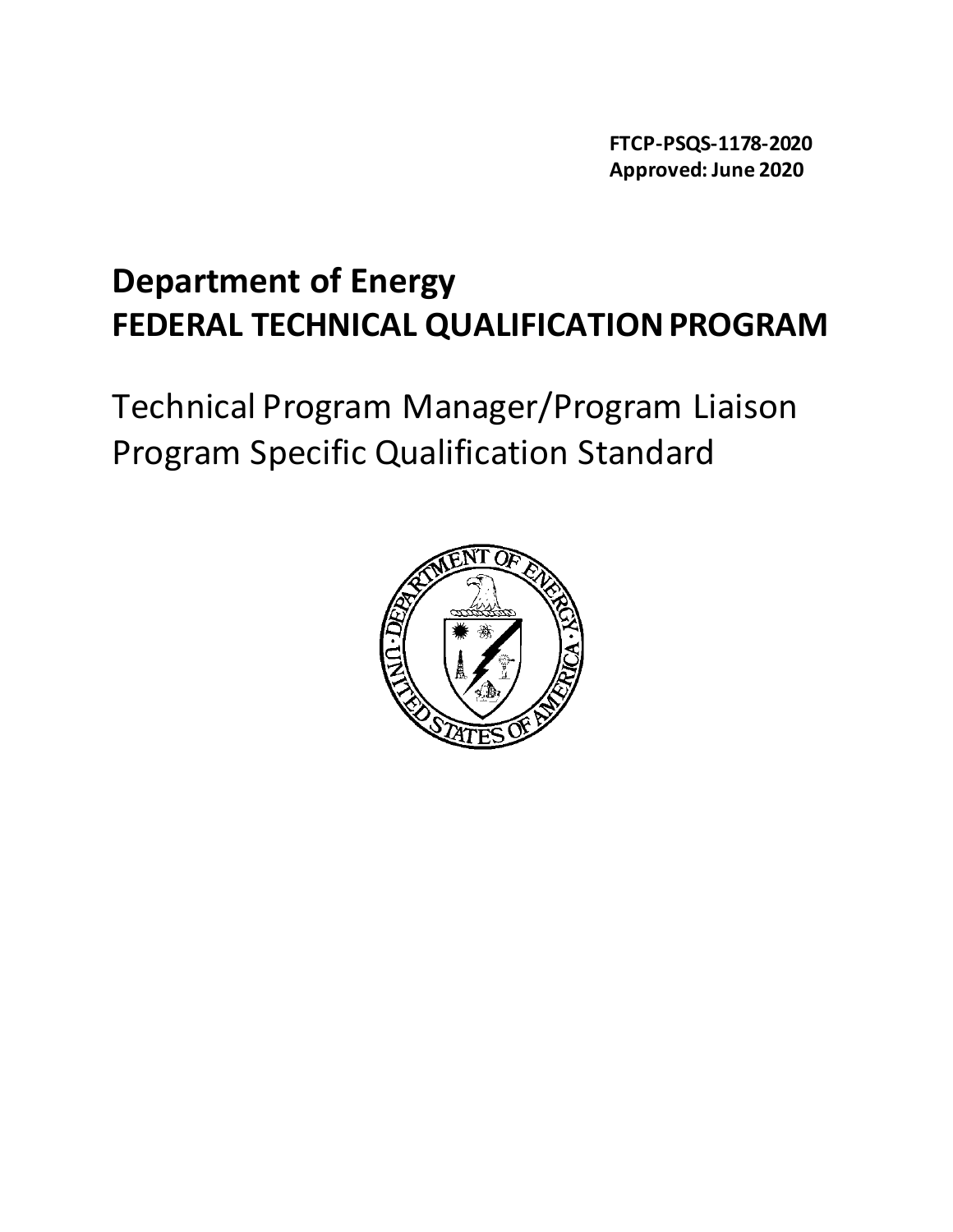This document is available on the

Federal Technical Capabilities Program website at:

[https://www.energy.gov/ehss/worker-health-safety-policy-guidance-reports/federal-technical](https://www.energy.gov/ehss/worker-health-safety-policy-guidance-reports/federal-technical-capability-program-ftcp)[capability-program-ftcp](https://www.energy.gov/ehss/worker-health-safety-policy-guidance-reports/federal-technical-capability-program-ftcp)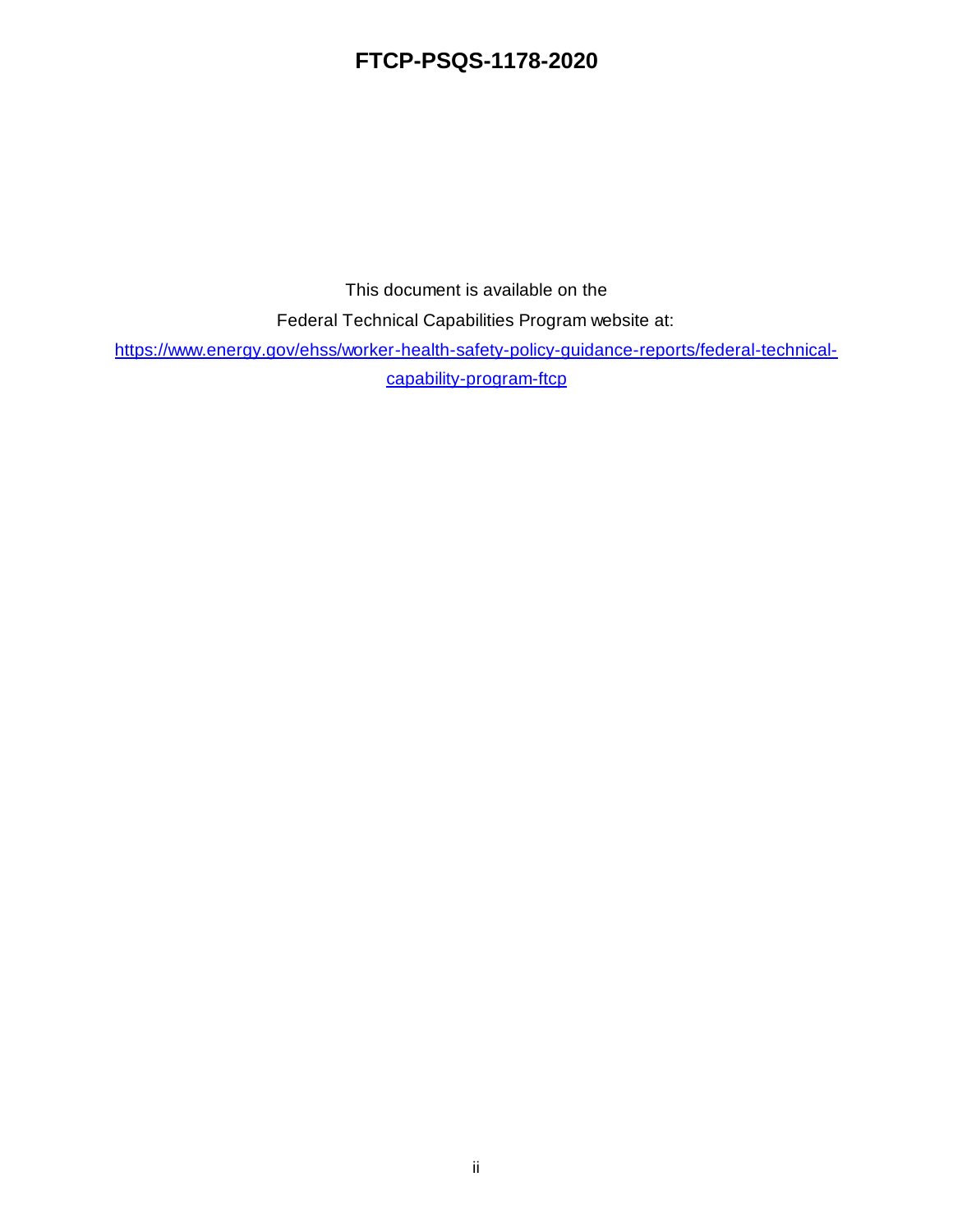# APPROVAL

<span id="page-2-0"></span>Per DOE O 426.1B, the Federal Technical Capabilities Panel (FTCP) is responsible for concurring on Program Specific Qualification Standards (PSQS). The signatures below indicate approval and concurrence with this PSQS.

| Digitally signed by Karen L.<br>Karen L. Boardman<br>Boardman<br>Date: 2020.06.12 10:36:22 -06'00" | 06/12/2020 |  |  |
|----------------------------------------------------------------------------------------------------|------------|--|--|
| Karen L. Boardman, Chairperson<br>Date<br>Federal Technical Capability Panel                       |            |  |  |
| Jeffry L. Roberson Digitally signed by Jeffry L, Roberson                                          |            |  |  |
| Jeffry L. Roberson, Senior Technical Advisor<br>Office of Safety, NA-51<br>FTCP HQ Lead Agent      | Date       |  |  |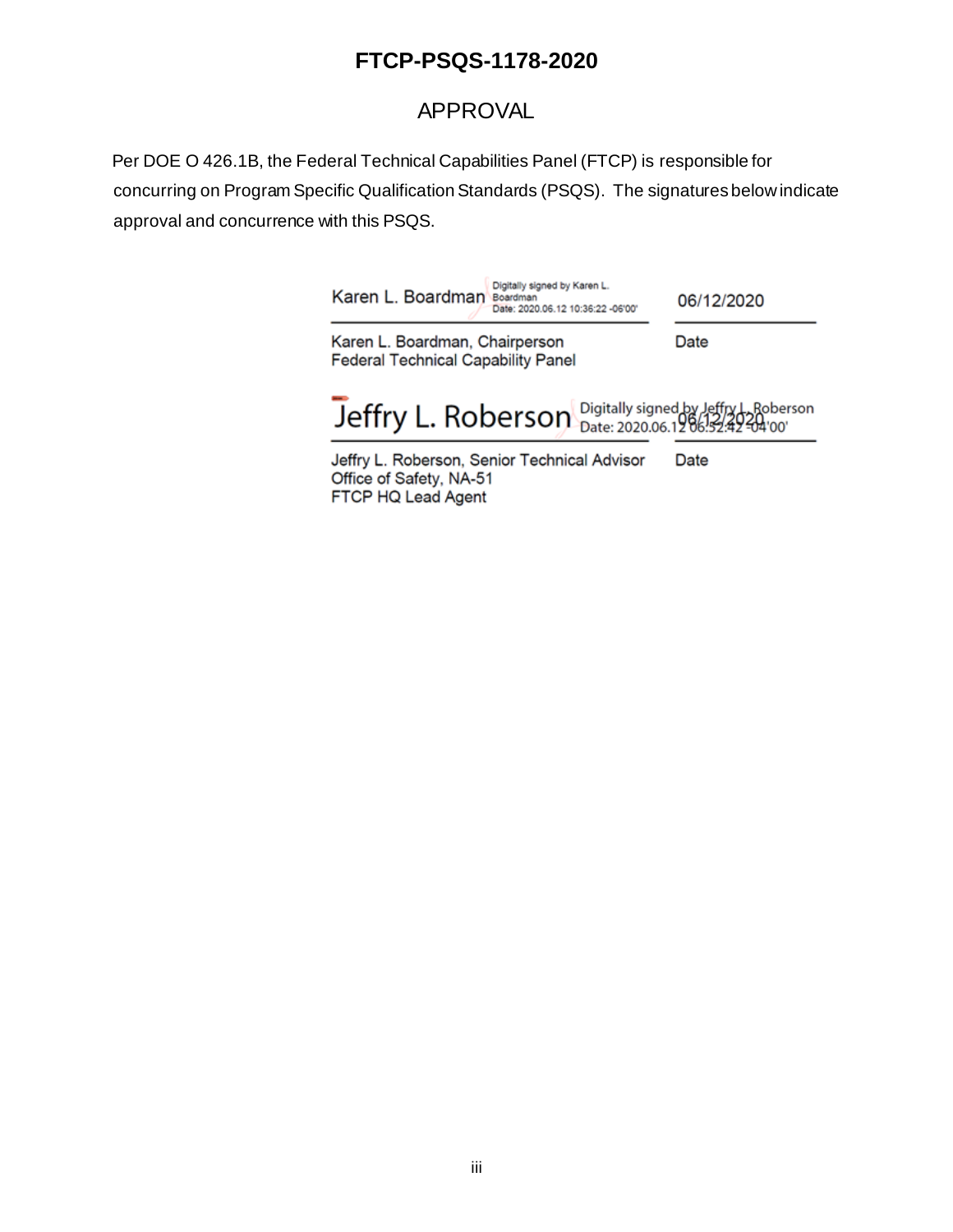INTENTIONALLY BLANK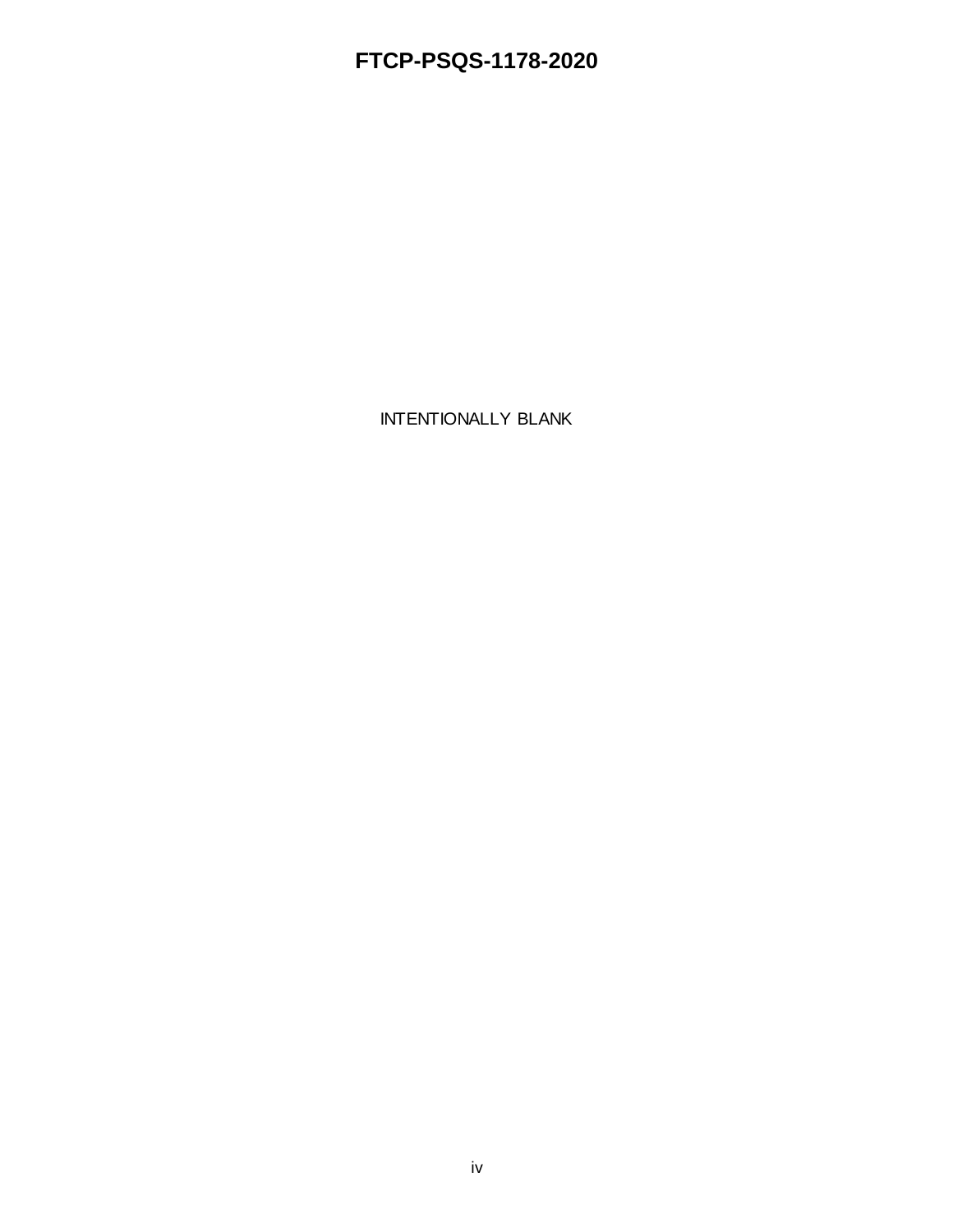# TABLE OF CONTENTS

<span id="page-4-0"></span>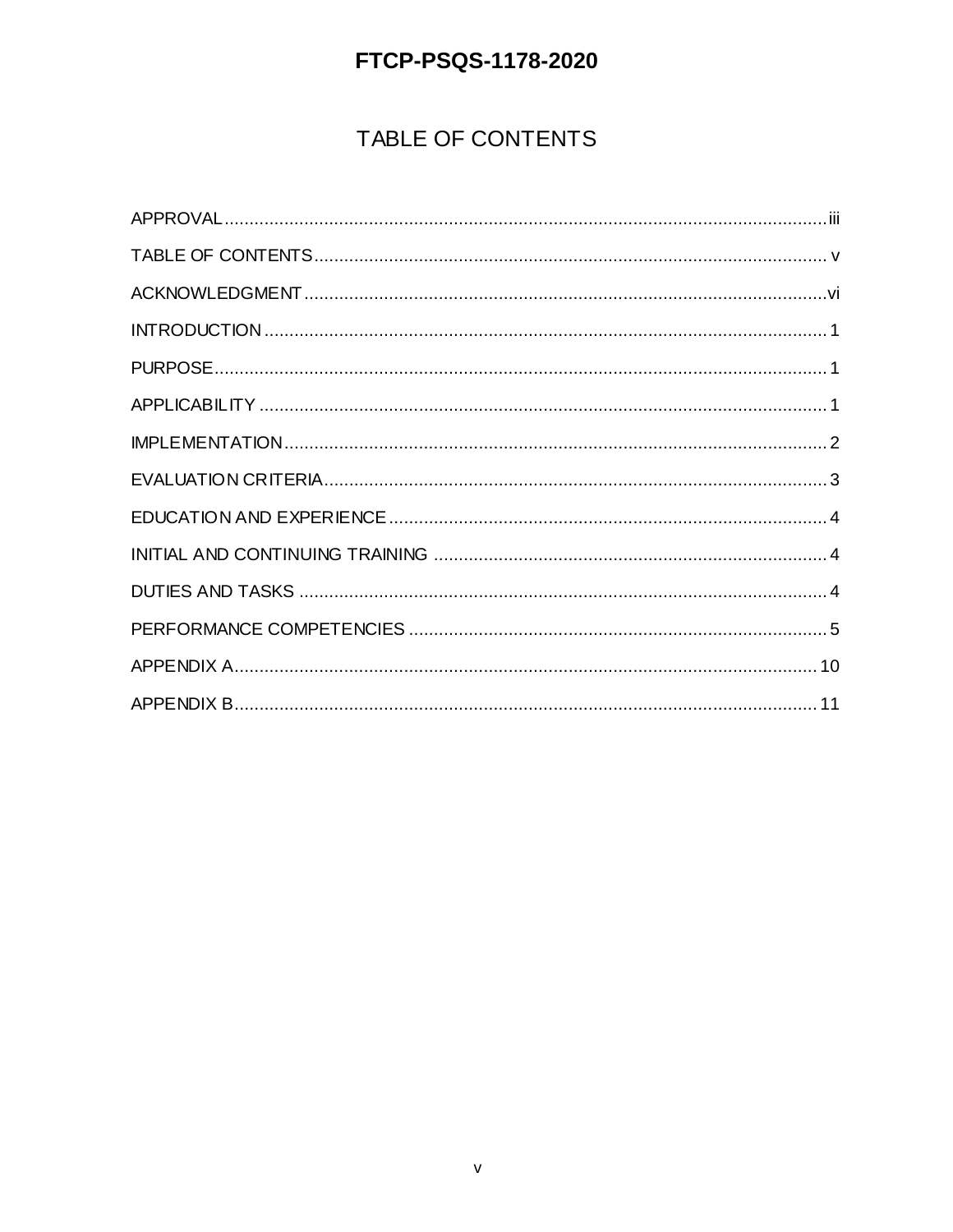### ACKNOWLEDGMENT

<span id="page-5-0"></span>The Department of Energy (DOE) / National Nuclear Security Administration (NNSA) developed this Technical Program Manager/Program Liaison Program Specific Qualification Standard (PSQS) with support from the National Training Center (EA-50) FTCP Support Office.

The NNSA organizations and specific personnel that supported the development of this PSQS were as follows:

- Douglas Eddy, NNSA Lawrence Livermore (NA-LL)
- Susan Morris, NNSA Production Office (NPO)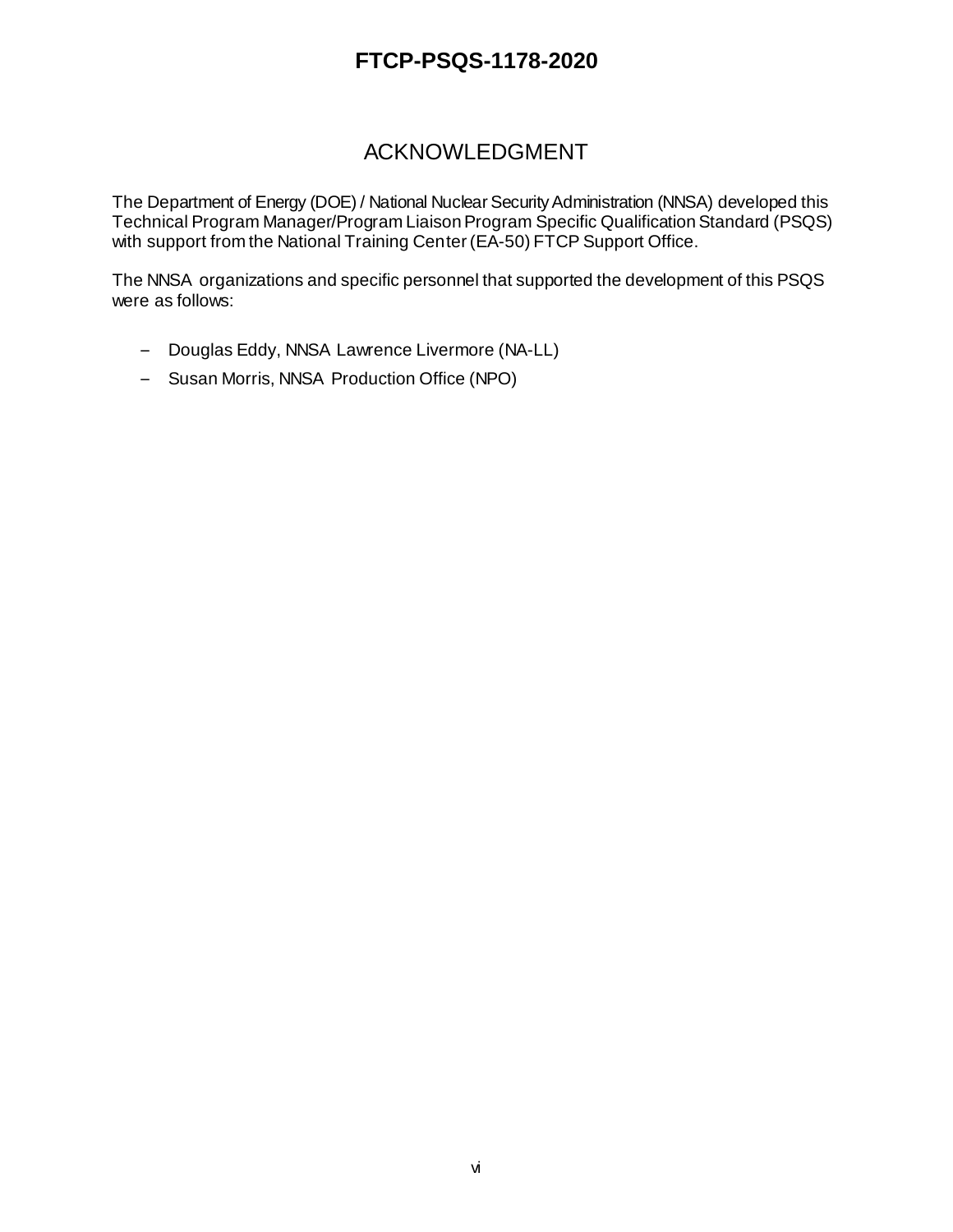# <span id="page-6-0"></span>**INTRODUCTION**

This Program Specific Qualification Standard (PSQS) establishes a core set of performance competencies for fulfilling the duties and responsibilities of a Technical Program Manager/Program Liaison (TPM/PL) for a typical Department of Energy (DOE) organization. Any additional competencies needed to fulfill organizational specific duties and responsibilities of a TPM/PL should be included in the organization specific qualification standard (OSQS).

### <span id="page-6-1"></span>PURPOSE

The DOE/NNSA developed this PSQS to ensure designated personnel have the competency to perform the duties and responsibilities of a Technical Program Manager/Program Liaison. The content of this PSQS should be referenced and used as appropriate to develop vacancy announcements, crediting plans, interview questions, and other criteria associated with the recruitment, selection, and internal placement of personnel assigned this. The PSQS provides a common set of performance competencies for personnel fulfilling the duties and responsibilities of a TPM/PL for a typical DOE organization.

A team of personnel within the NNSA who either perform or supervise personnel performing TPM/PL duties and responsibilities performed a task analysis that was used to derive the performance competencies in this PSQS.

Satisfactory and documented completion of the performance competency requirements contained in this PSQS ensures that a TPM/PL possesses the minimum requisite competence to fulfill the related duties and responsibilities. Verification of attainment of performance competencies contained in this PSQS must be documented in the Electronic Technical Qualification Program (eTQP) a[t https://etqp.ntc.doe.gov](https://etqp.ntc.doe.gov/).

### <span id="page-6-2"></span>**APPLICABILITY**

DOE O 426.1B*, Department of Energy Federal Technical Capabilities* (FTC) allows a PSQS to be developed and included in the DOE Technical Qualification Program (TQP) in areas where a defined and consistent qualification program is needed to ensure personnel have the technical competence commensurate with their job responsibilities. The DOE/NNSA, with concurrence from the DOE Federal Technical Capability Program (FTCP) Panel, developed this PSQS to ensure designated personnel have the competency to perform the duties and responsibilities of a TPM/PL. Satisfactory and documented attainment of the technical competencies in this PSQS ensures personnel possess the minimum requisite knowledge and skills to perform TPM/PL duties and tasks common to the DOE enterprise.

For ease of transportability of qualifications between DOE elements, Program and Field Offices that choose to assign this PSQS to personnel performing TPM/PL duties, must use it without modification or addition to the performance competency knowledge requirements. Organization Specific Qualification Standard (OSQS) may also be developed to supplement this PSQS and establish unique TPM/PL performance competencies at the organization (headquarters, field element, site or facility) level.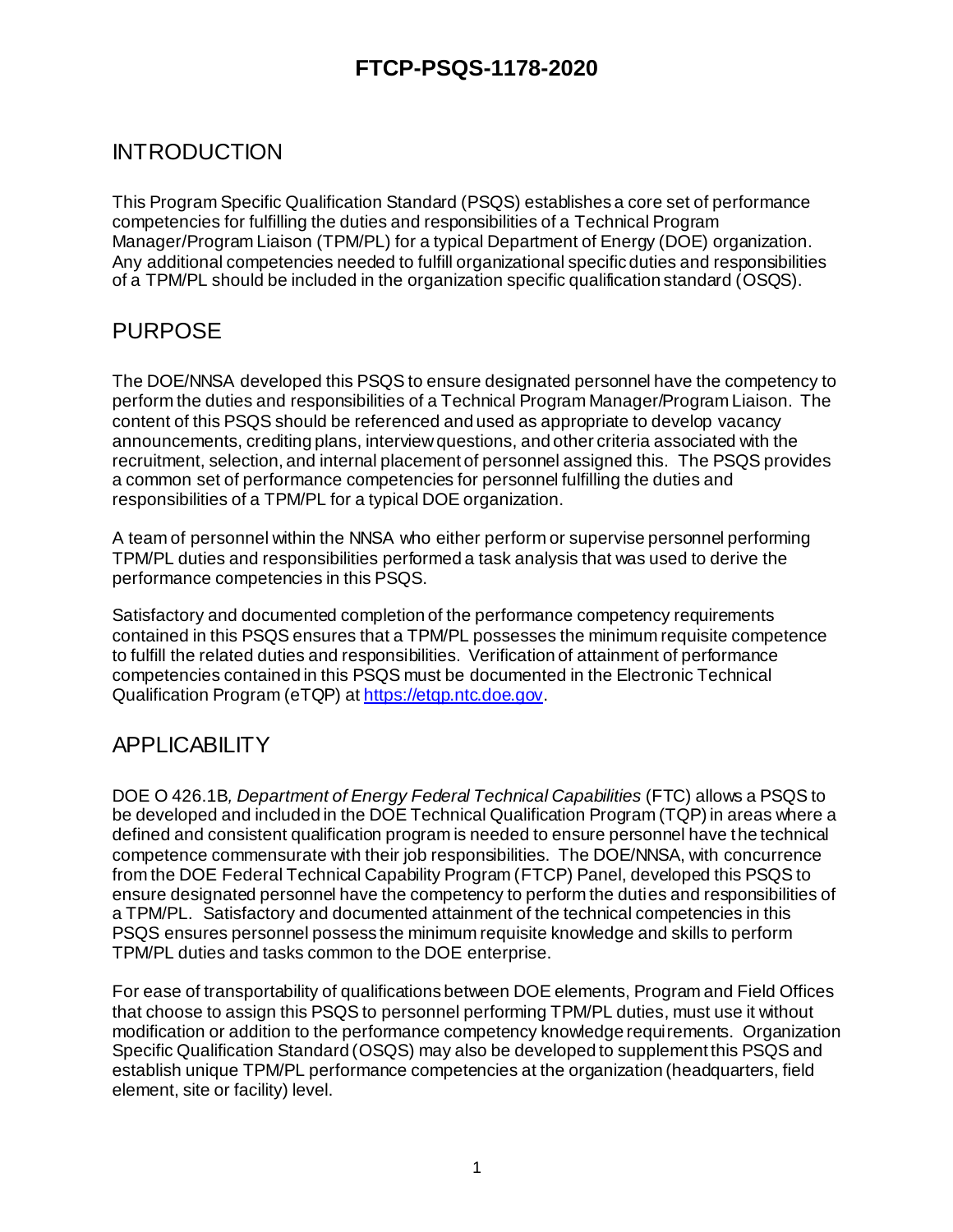If personnel are required to be in the TQP and cannot use this PSQS without modification per DOE O 426.1B, a job-specific qualification standard (JSQS) should be developed and assigned.

### <span id="page-7-0"></span>IMPLEMENTATION

This PSQS includes performance competencies that define the depth of breadth of knowledge required to perform the common duties and responsibilities of TPM/PL. As noted above to ensure transportability of qualifications personnel assigned this PSQS must complete the all the performance competencies without modification. If the performance competencies in this PSQS do not closely align with those associated with the organization specific TPM/PL duties and responsibilities, supervisors with concurrence of the local FTCP Agent may elect to develop and assign these individuals a JSQS.

Appendix A outlines suggested training courses that can be completed to aid in the attainment of the performance competency knowledge requirements in this PSQS. Appendix B includes additional competencies specific to NNSA's mission that should be considered for inclusion in the participant's OSQS. As other program offices elect to use this program specific qualification standard, identification of those similar program unique competencies for their participant's organization-specific qualification standard should be added to AppendixB in future revisions.

In some cases, the technical competencies in this PSQS apply to specific job tasks that are identified as mandatory performance activities (MPAs). The objective of the MPAs is to determine whether the personnel assigned this PSQS can apply the related knowledge to satisfactorily perform the associate job task.

The following evaluation criteria are applicable to all MPAs. MPAs should be performed in the candidates assigned technical program area. Additional evaluation criteria, if applicable, are included for each identified MPA. Expectations for evaluating observed activities should be based on both local implementing procedures and DOE Order requirements.

- Identify expectations (i.e. criteria) for the specific Mandatory Performance Activity.
- Compare results of the Mandatory Performance Activity to expectations (criteria) and draw conclusions.
- Document results of the Mandatory Performance Activity using local procedures for an operational awareness activity.

Any MPAs listed in this PSQS are required to be satisfactorily performed only once. If any of the evaluation criteria are not satisfactorily met during a performance of the MPA, the designated QO may require the candidate to perform the MPA again. In these cases satisfactory completion of the MPA only needs to be documented once. Some of the MPAs in this PSQS may already be included in organization specific qualification standards. In these cases the designated QO only needs to sign verifying completion of the MPA once, as part of this PSQS or during completion of the organization specific qualification standard.

Candidates should perform the MPAs listed in the PSQS in their normal work environment, such as in assigned facilities or areas where the associated mission work is being accomplished. Supervisors may use other options to facilitate completion of the MPA requirements in cases where candidates cannot perform the MPAs exactly as written in their normal work environment within the required qualification timeframe. This could include performance of the MPA in a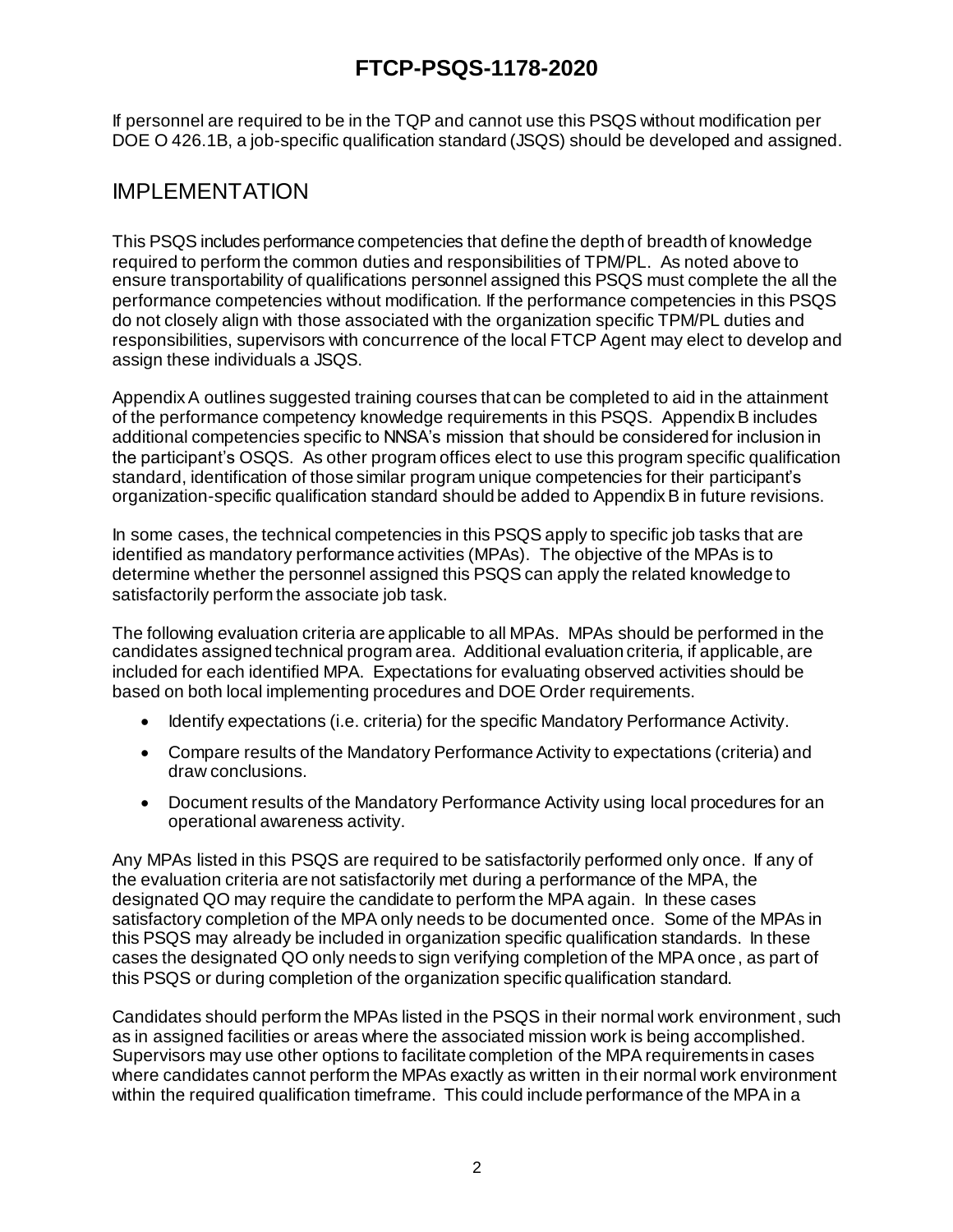simulated environment or by making minor modifications to the MPA or MPA evaluation criteria to fit local conditions. The reason for any changes in the MPA or MPA evaluation criteria or changes in the method of performance (e.g., simulate or use of exercise materials instead of performing), must be documented by the designated qualification official (QO) with approval of the supervisor and local FTCP agent.

All TPM/PL personnel assigned this PSQS must obtain the knowledge requirements and MPAs in Part B, *Oversight Performance* of the General Technical Base (GTB) Qualification Standard (QS), prior to or in parallel with attaining the knowledge requirements for the performance competencies in this PSQS. Depending on the job duties and responsibilities of personnel assigned this PSQS, supervisors may elect to assign all or a subset of the competencies in Part A, *Knowledge Requirements* of the GTB QS, as part of the OSQS or as part of the continuing training requirements.

# <span id="page-8-0"></span>EVALUATION CRITERIA

The competency statements and supporting knowledge and/or skill evaluation elements included in this PSQS define the required knowledge and/or skill that an individual must possess.

Personnel may obtain the performance competencies in this PSQS by one or more of the following methods:

- Attending formal training that includes the supporting knowledge and/or skill evaluation elements similar to the ones listed for each of the competency statements. The candidate should use the knowledge and/or skill evaluation elements as a basis for evaluating the content of the training courses to be used to meet the PSQS competency statements.
- Completing structured self-study, such as computer-based training or criterionreferenced instruction courses that contain evaluation tools.
- Previous experience, training, education, or qualification. PSQS knowledge and/or skill evaluation elements may be considered satisfied when the candidate demonstrates that experience and/or prior training or qualification is equivalent.
- Completing self-study. The candidate may use the knowledge requirements in the PSQS as a guide to study associated references to obtain the required knowledge requirements.

Attainment of the knowledge requirements listed in this PSQS must be verified by a designated QO using one or a combination or the following methods listed in DOE O 426.1B, *DOE Federal Technical Capabilities*:

- Satisfactory completion of a written examination
- Satisfactory completion of an oral evaluation
- Documented evaluation of equivalencies
- Completion of approved training courses that confirm attainment of specific knowledge requirements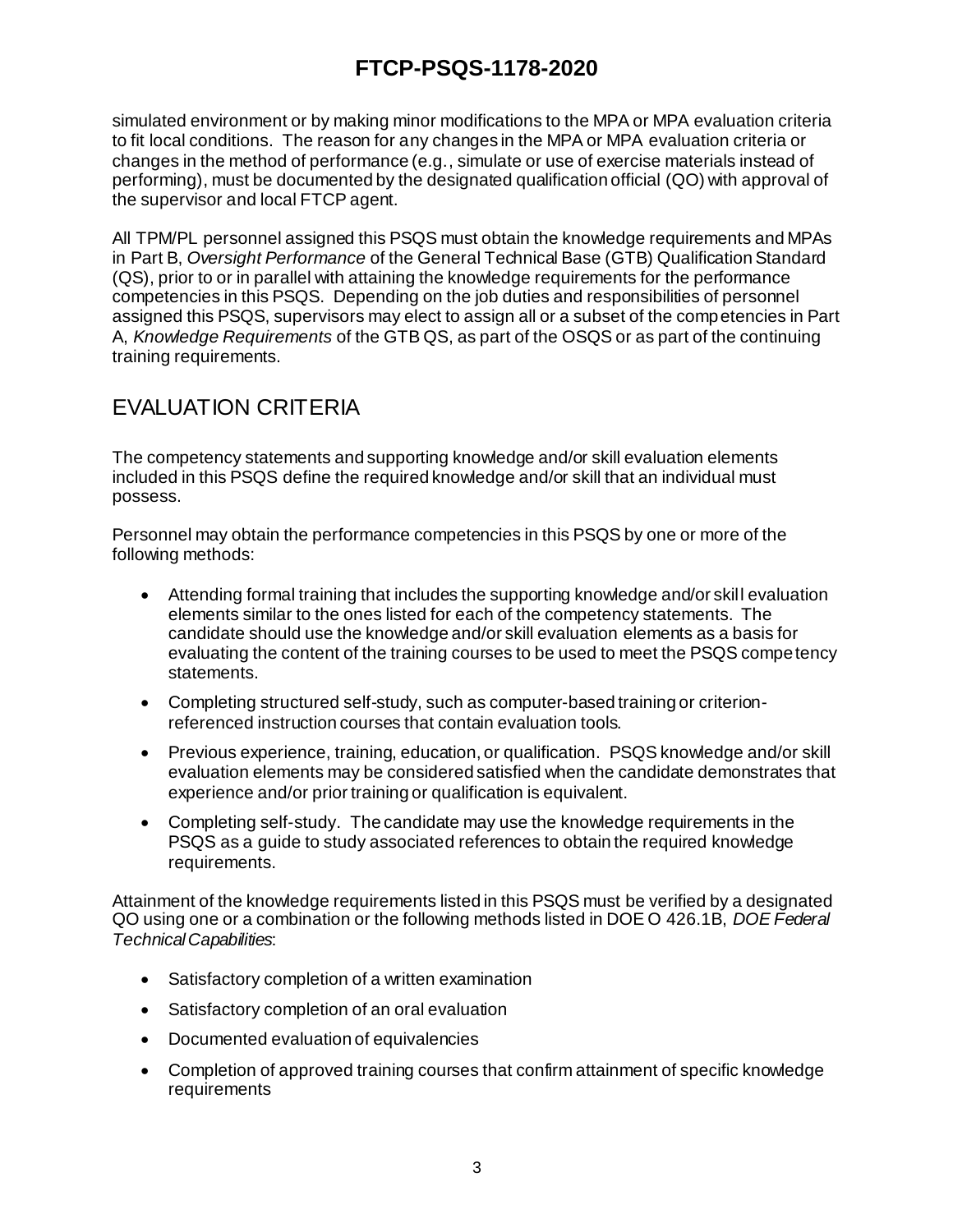A designated QO must also verify successful completion of the MPAs in this PSQS. The QO must verify that the evaluation criteria, including any organization specific requirements, were satisfactorily met during observation of the MPA and/or review of the results of the MPA. Satisfactory attainment of the performance competency knowledge requirements and MPAs contained in this PSQS must be documented using the Electronic Technical Qualification Program (eTQP) at: [https://etqp.ntc.doe.gov](https://etqp.ntc.doe.gov/).

# <span id="page-9-0"></span>EDUCATION AND EXPERIENCE

The education and experience recommendations for a Technical Program Manager/Program Liaison are listed below.

Education:

 Should have Bachelor of Science degree in engineering, science, or a related discipline or meeting the alternative requirements specified for engineers, or scientists in the OPM Qualification Standards Handbook.

Experience:

 Level of expertise must be sufficient to function as a technical expert on programmatic matters pertaining to the day-to-day operation of a nuclear facility or activity.

# <span id="page-9-1"></span>INITIAL AND CONTINUING TRAINING

Appendix A, *Technical Program Manager/Program Liaison Program Specific Qualification Standard Course Crosswalk*, lists the courses that personnel should consider taking to help obtain the performance competency knowledge requirements in this PSQS.

Following initial qualification personnel completing this PSQS must participate in an organization specific continuing training program that meets the requirements of DOE O 426.1B.

# <span id="page-9-2"></span>DUTIES AND TASKS

The following are the duties and tasks identified during the task analysis for a typical TPM/PL**<sup>1</sup> :**

- 1. Manage and coordinate activities associated with assigned programmatic/project responsibilities.
- 2. Develop, review, and approve or recommend approval of budget requests to accomplish program goals and objectives.
- 3. Develop, review, and approve or recommend approval program plans to support the accomplishment of mission objectives in a safe, efficient, and effective manner.

l **<sup>1</sup>** This list is for a typical TPM/PL based on the NNSA duty analysis. Competencies associated w ith organization specific TPM/PL duties and responsibilities not included in this list should be included in the OSQS.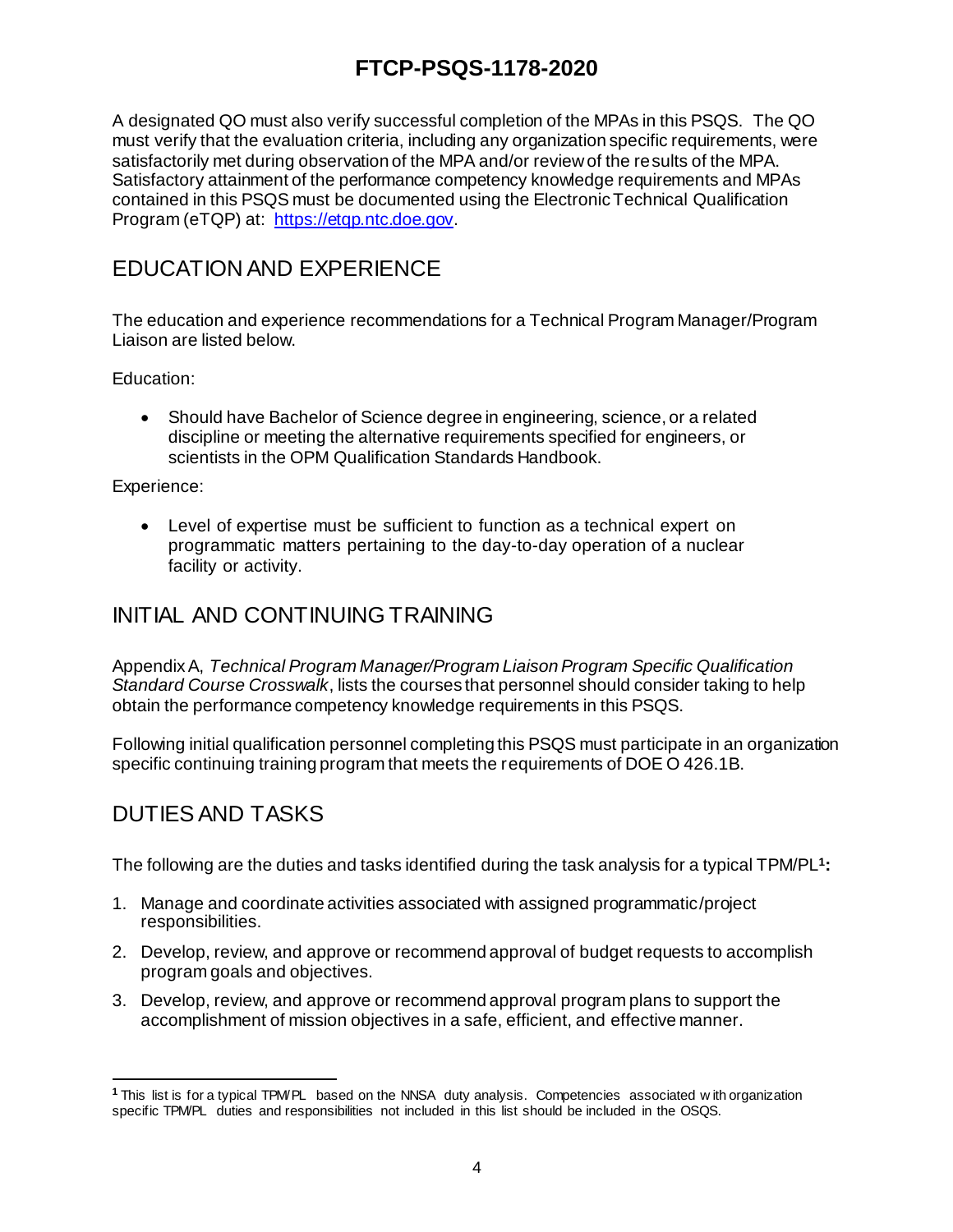- 4. Monitor and evaluate cost, schedule, and the completion of programmatic goals and milestones in accordance with approved plans.
- 5. Monitor program activities and ensure the deliverables and outcomes associated with a program are technically adequate.
- 6. Prepare reports and make presentations to reflect overall program status, cost and funding issues, resource requirements, adherence to schedules and milestones, and other program issues, as required.
- 7. Maintain effective communication with Headquarters, field elements, regulatory agencies, the public, and other stakeholders to accomplish program goals, as required.
- 8. Verify that safety is integrated into management and work practices to accomplish program objectives and ensure worker and public health and safety, as required.
- 9. Verify that related nuclear and environmental regulations and requirements are integrated into program plans and activities to protect personnel, the facility, and the environment.
- 10. Verify that programs comply with Departmental Directives, Federal and State Regulations and other binding agreements.

This PSQS identifies performance competencies and related knowledge requirements for items 2 through 5. Items 1, 6, and 7 are not addressed in this PSQS. Competencies related to these duties are typically obtained through experience and on-the-job training. Items 8-10 are tasks that are performed as part of the duties in items 3-5.

### <span id="page-10-0"></span>PERFORMANCE COMPETENCIES

**1. The TPM/PL must demonstrate knowledge of program and project management principles using the processes and procedures necessary to ensure the safety of departmental activities, including mission and key programs.**

#### **Knowledge Requirements:**

- A. Discuss the Department's policy for planning, programming, budgeting, and acquisition of capital assets as described in DOE O 413.3B, Program and Project Management for the Acquisition of Capital Assets.
- B. Define the following terms:
	- 1) Baseline
	- 2) Graded approach
	- 3) Infrastructure
	- 4) Life cycle
	- 5) Programmatic management
	- 6) Metrics and performance measures
- C. Discuss the responsibilities, authorities, and implementation requirements for DOE O 430.1C, Real Property and Asset Management, at defense nuclear facilities.
- D. Discuss the purpose, scope, and application of DOE O 413.3B and the DOE O 413.3 Guides; this includes the definition of key terms, essential elements, and personnel responsibilities and authorities.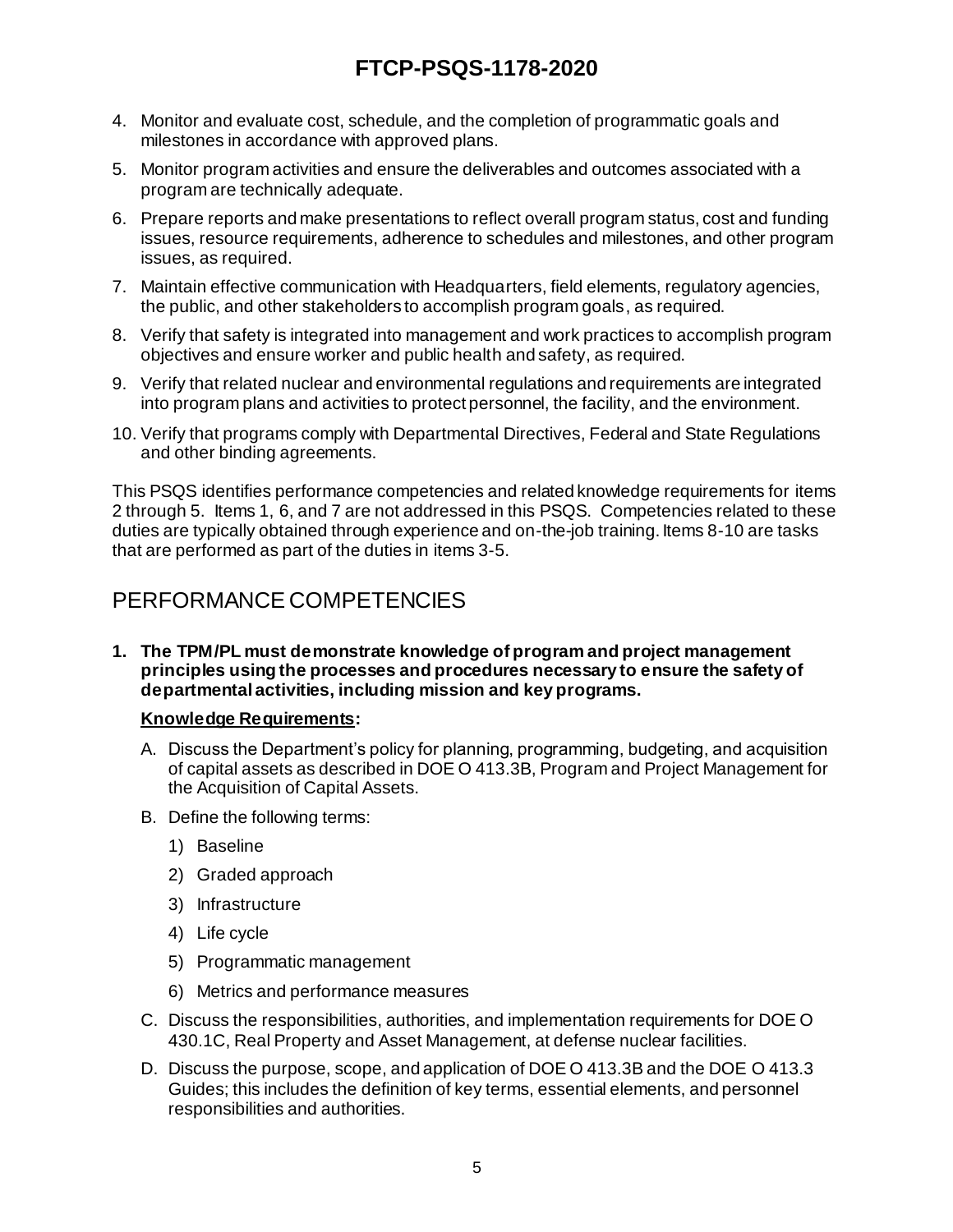- E. Discuss the source documents necessary to effectively manage the organization's program.
- F. Discuss the purpose, use, and content of the
	- 1) Project Execution Plan (PEP)
	- 2) Project deliverables supporting critical decisions

**Mandatory Performance Activity (MPA) 1:** Review and evaluate the adequacy of a program schedule.

Evaluation Criteria: Verify the appropriate use of milestones and supporting activities.

#### **2. The TPM/PL must demonstrate knowledge of program resources to meet commitments as described in DOE G 430.1-1, Chapter 23,** *Life Cycle Cost Estimate***.**

#### **Knowledge Requirements:**

- A. Define the term "work breakdown structure" and discuss the process for developing one.
- B. Define and compare the terms "cost estimate" and "budget."
- C. Describe the process for preparing cost estimates and budgets.
- D. Describe and compare direct and indirect costs.
- E. Discuss schedule and cost variance.
	- 1) Define the term "estimate at completion".
	- 2) Describe the following elements of the Federal budgeting process:
		- a. The participants in the Federal budget process and the major phases of budgeting
		- b. Budget documents, their development, and their use
		- c. Congressional, Office of Management and Budget (OMB), and DOE-internal budget roles and processes

**Mandatory Performance Activity (MPA) 2:** Review a budget and associated WBS for a program/project.

#### Evaluation Criteria:

- A. Verify that direct and indirect costs are properly identified.
- B. Verify that supporting activities are identified in the supporting work breakdown schedule.

#### **3. The TPM/PL must demonstrate knowledge of the Department's expectations for fostering a healthy safety culture and establishing an integrated safety management program.**

#### **Knowledge Requirements:**

- A. Explain the significance of human error in the incidences of occurrences and events.
- B. Describe the purpose, scope, and importance of the Department's employee concerns program as stated in DOE O 442.1A.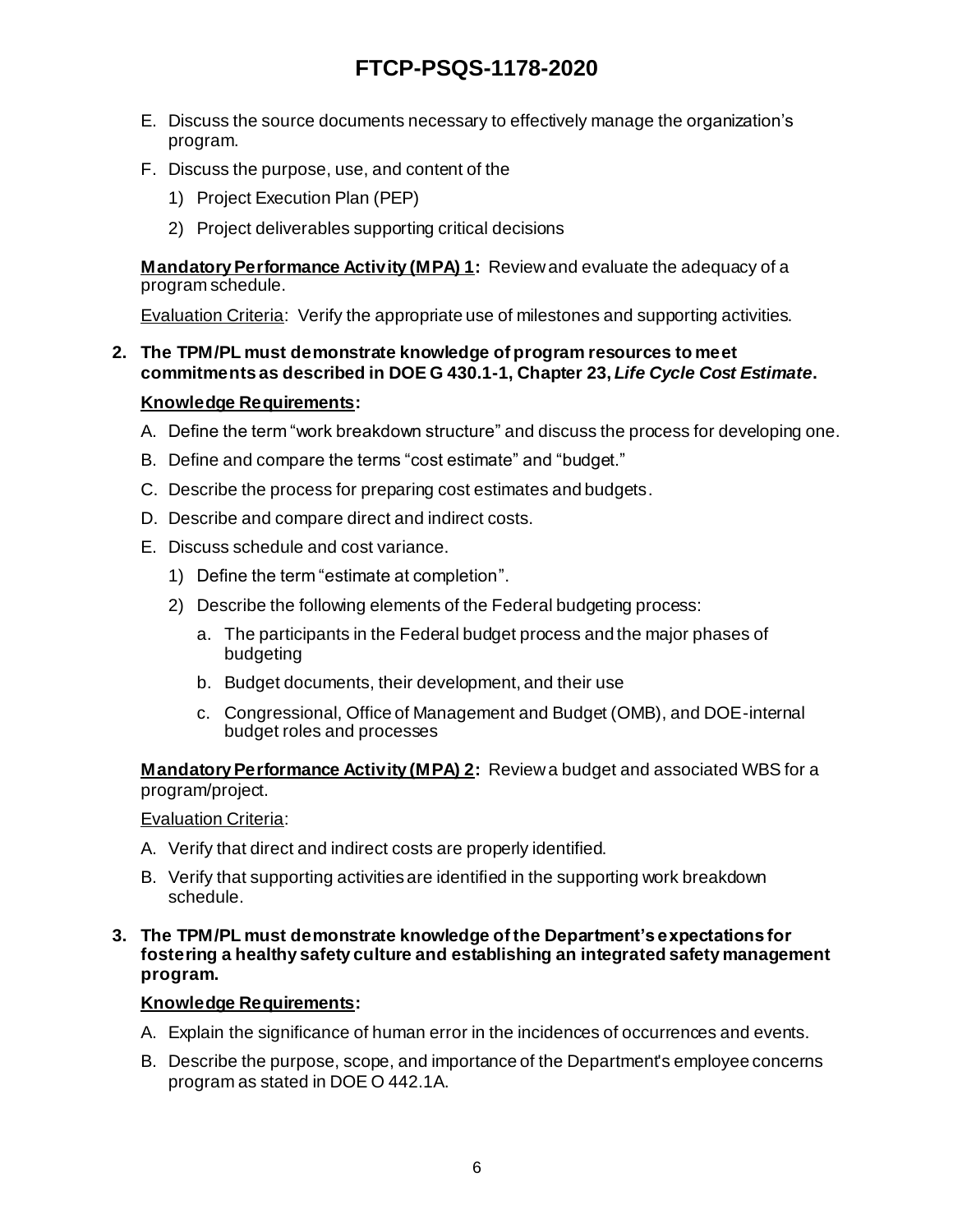- C. Identify and describe the seven guiding principles and five core functions of Integrated Safety Management (ISM) per DOE G 450.4-1C.
- D. Explain the relationship between organizational culture, safety culture, and a safety conscious work environment.
- E. Describe the purpose, scope, and importance of the differing professional opinions process in DOE O 442.2 for issues involving nuclear safety.
- F. Explain the importance of encouraging alternate points of view.
- G. Define whistleblower.
- **4. A Technical Program Manager/Program Liaison must demonstrate knowledge of the Unreviewed Safety Question (USQ) process in accordance with 10 CFR 830.203 and DOE G 424.1-1B,** *Implementation Guide for Use In Addressing Unreviewed Safety Question Requirements***.**

#### **Knowledge Requirements:**

- A. Discuss the purpose of the USQ process.
- B. Describe the types of changes that are required to be evaluated using the USQ process.
- C. Discuss why program changes may need to be evaluated using the USQ process.
- D. Describe the difference between USQ screening and USQ determinations.
- E. Discuss the following:
	- 1) Allowable USQ screening criteria
	- 2) The questions involved in making the USQ determination
	- 3) Outputs of the USQ Determination
- **5. The candidate must demonstrate knowledge of nuclear safety management standards and documentation including their application.**

#### **Knowledge Requirements:**

- A. Discuss the how the following processes may interface with your assigned technical program and identify the applicable supporting DOE standards for each of these processes.
	- 1) Nuclear Facility Hazard Categorization
	- 2) Nuclear Facility Hazard Evaluation, Accident Analysis, and Control Selection
	- 3) Verification of Startup and Restart of Nuclear Facilities

#### Evaluation Criteria:

- A. For each of the below, describe how the directive/standard applies to facilities within your technical program.
	- 1) DOE O 425.1D, *Verification of Readiness to Start Up or Restart Nuclear Facilities*.
	- 2) DOE-STD-1027-92, *Guidance on Preliminary Hazard Classification and Accident Analysis Techniques for Compliance with DOE Order 5480.23, Nuclear Safety Analysis Reports*.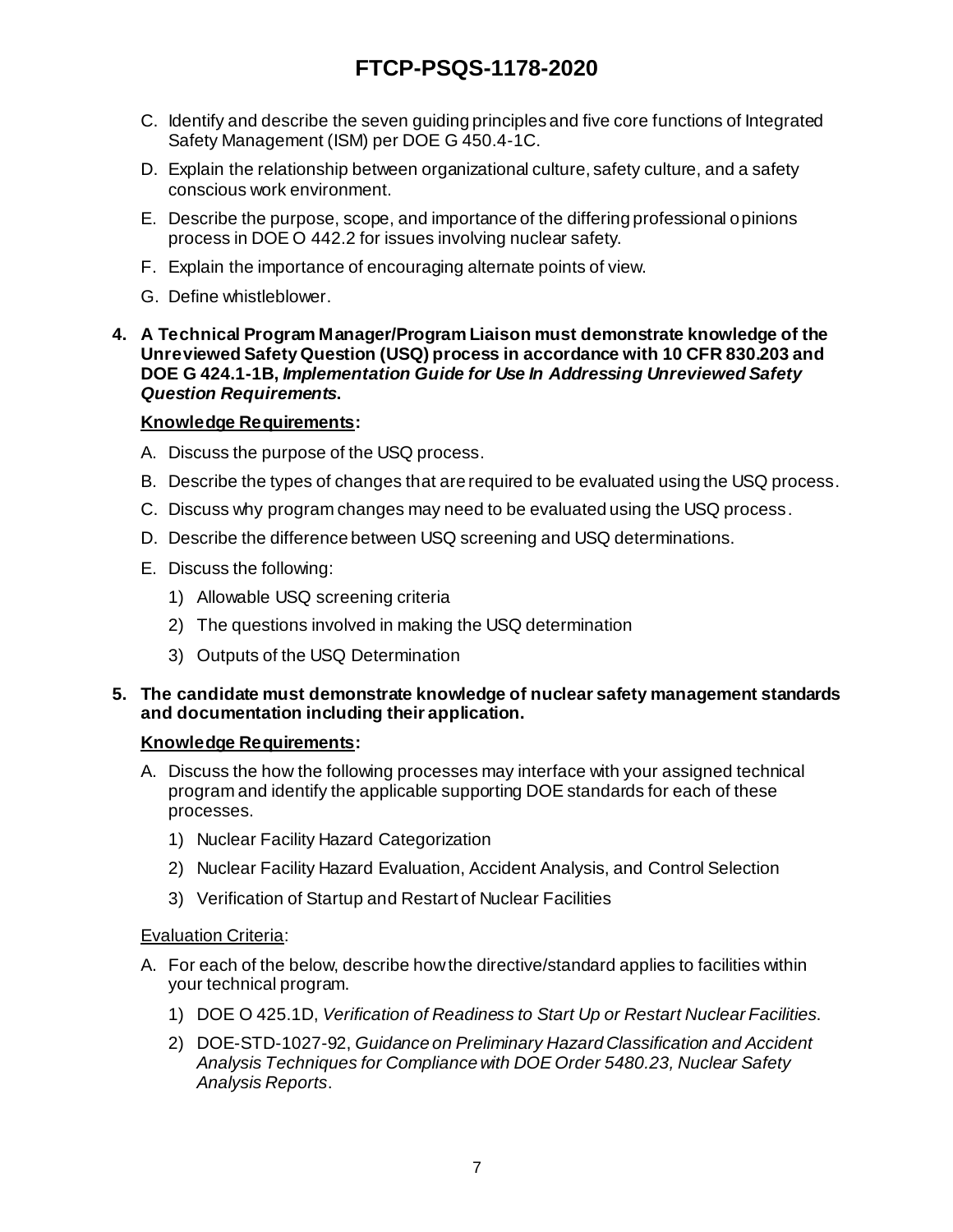- 3) DOE-STD-1189-2016, *Integration of Safety into the Design Process.*
- 4) DOE-STD-3006-2010, *Planning and Conduct of Operational Readiness Reviews (ORR)*.
- 5) DOE-STD-3009-2014, *Preparation of Nonreactor Nuclear Facility Documented Safety Analysis*.
- 6) DOE-STD-3011-2016, *Preparation of Documented Safety Analysis for Interim Operations at DOE Nuclear Facilities*.
- B. Discuss the application and implementation of the standards listed above in the development of site and facility safety management documents.

#### **6. The candidate must demonstrate knowledge of 10 CFR 830.204, "Documented Safety Analysis," with respect to its impact on Department nuclear safety.**

#### **Knowledge Requirements:**

- A. Discuss the four basic purposes and objectives of documented safety analysis (DSA).
- B. Describe the responsibilities of contractors authorized to operate defense nuclear facilities for the development and maintenance of a DSA.
- C. Describe the requirements for the scope and content of a DSA and discuss the general content of each of the required sections of the analysis.
- D. Discuss the approval requirements for the DSA for new facilities and subsequent changes to the analysis.
- E. Discuss the requirements for the contractor to maintain the DSA current.
- **7. The candidate must demonstrate knowledge of the terminology used in nuclear safety analysis.**
	- A. Differentiate between the following categories of individuals who may be affected by an accident at a Department nuclear facility:
		- 1) Public (Maximally Exposed Offsite Individual)
		- 2) Collocated worker
		- 3) Worker
	- B. Describe the differences of the following categories of safety structures, systems, and components (SSCs):
		- 1) Safety-class structures, systems, and components (SC-SSC)
		- 2) Safety-significant structures, systems and components (SS-SSC)
		- 3) Defense-in-depth (DID)/Important to Safety
	- C. Differentiate between the function and contents of the following documents:
		- 1) Documented Safety Analysis (DSA)
		- 2) Preliminary Documented Safety Analysis (PDSA)
		- 3) Basis for Interim Operation (BIO)
		- 4) Technical Safety Requirements (TSR)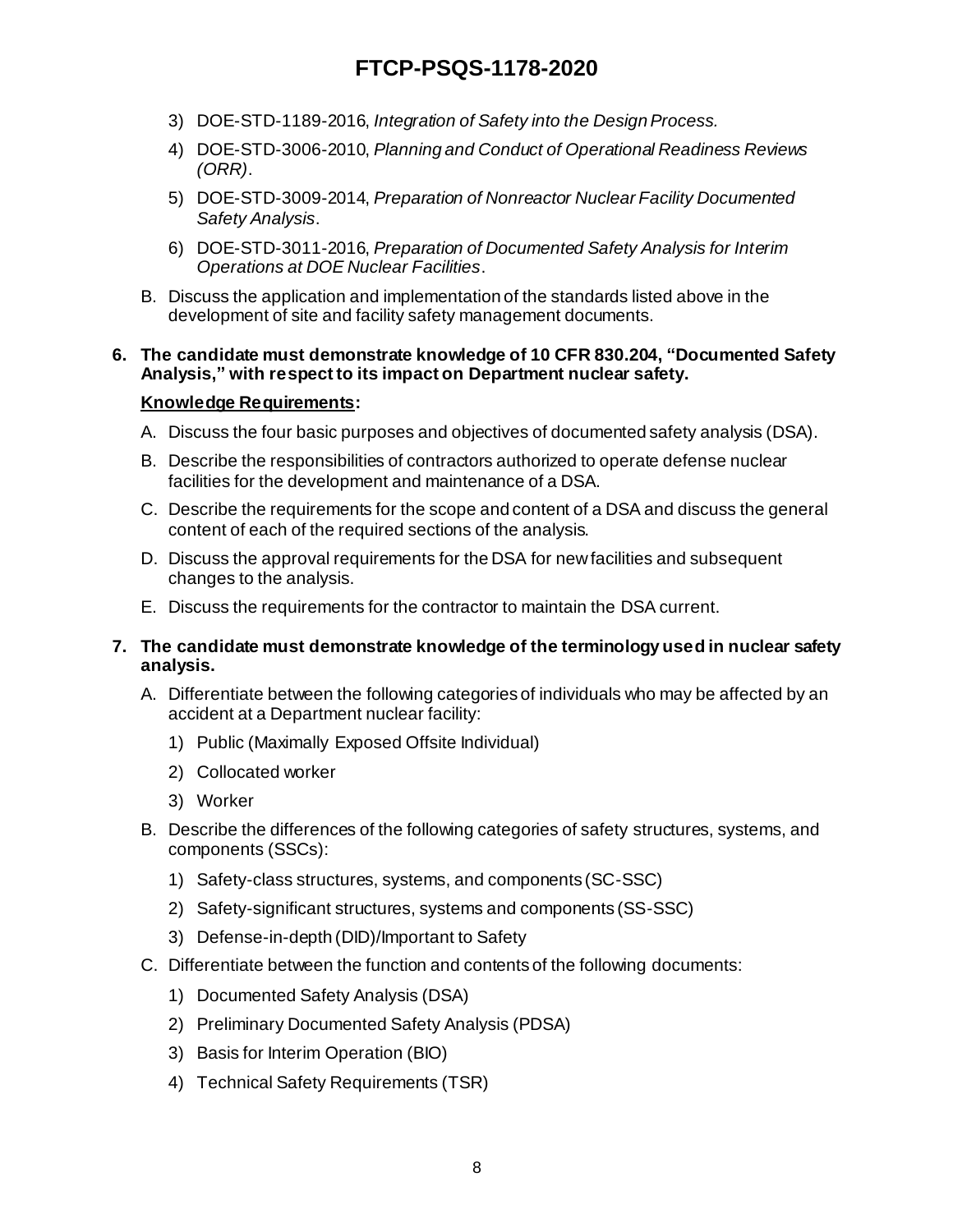- 5) Preliminary Hazards Analysis (PRHA)
- D. Differentiate between the following types of facilities:
	- 1) Nonreactor nuclear facilities (Category 1,2,3)
	- 2) Reactor facility
	- 3) Below Hazard Category 3 nuclear facility

#### **8. The candidate must demonstrate knowledge of environmental standards, laws, and regulations.**

#### **Knowledge Requirements:**

- A. Discuss the National Environmental Policy Act (NEPA process and the role of the Department and its contractors in implementation to include:
	- 1) Environmental impact statement (EIS)
	- 2) Environmental assessment (EA)
	- 3) Finding of no significant impact (FONSI)
	- 4) Categorical exclusion (CX)
	- 5) Record of decision (ROD)
- B. Discuss the purpose and requirements of the Comprehensive Environmental Response, Compensation, and Liability Act (CERCLA).
- C. Discuss the relationship between the CERCLA and all other environmental regulations, especially the relationship between CERCLA and RCRA.
- **9. The candidate must demonstrate knowledge of DOE directives structure and their relationship to applicable laws, rules, Federal/state regulations and industry standards.**

#### **Knowledge Requirements:**

- A. Discuss the purpose and the relationship between DOE Orders, Directives, Federal regulations, and state regulations.
- B. Discuss the DOE directives process.
- C. Discuss the DOE rulemaking process.
- D. Discuss the relationship between the DOE and other agencies, such as OSHA, Nuclear Regulatory Commission (NRC), and EPA.
- E. Discuss the use of Memoranda of Understanding (MOU) and Memoranda of Agreement (MOA) with external agencies and organizations.

**Mandatory Performance Activity (MPA) 3:** Discuss any MOUs and MOAs associated with your technical program.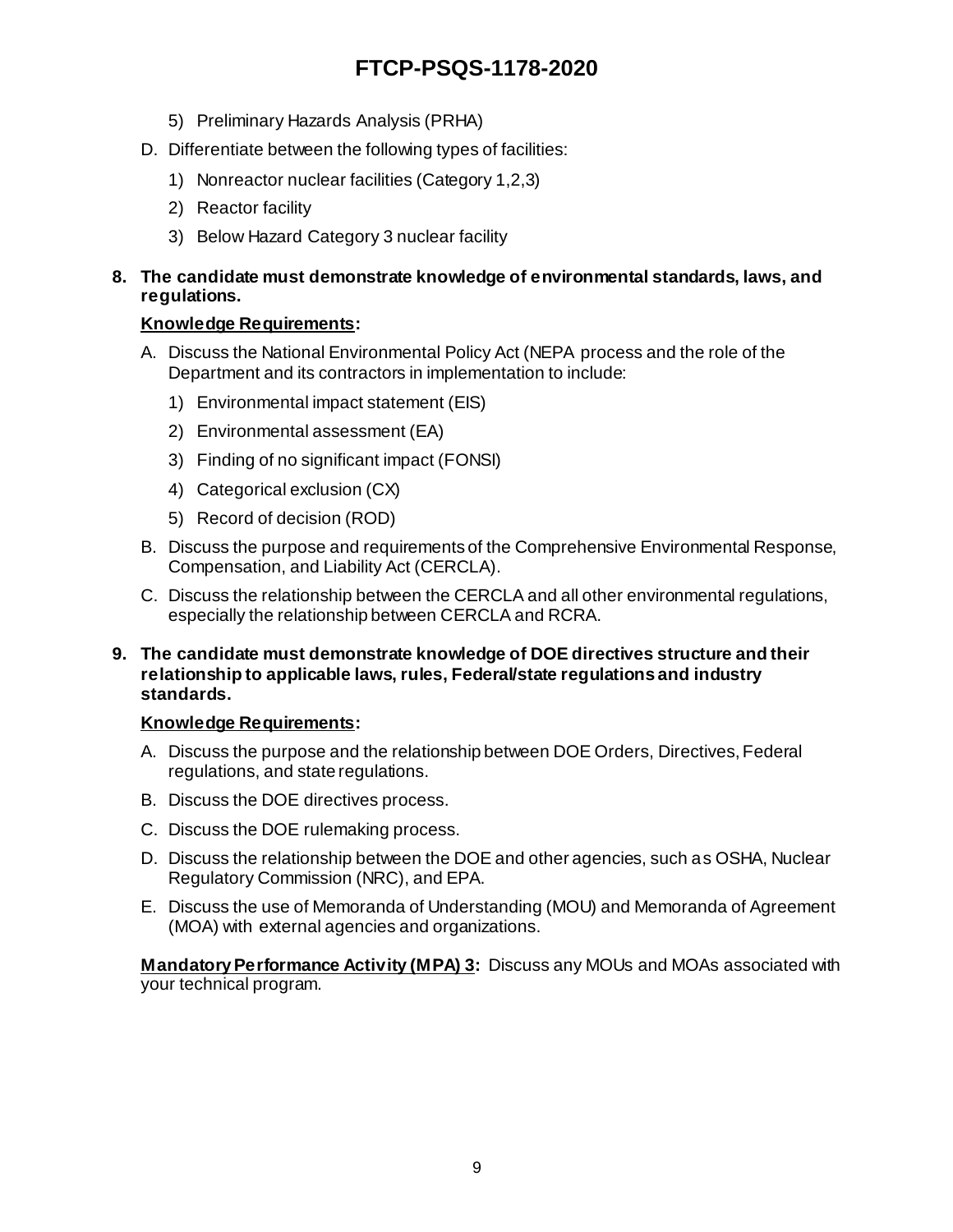# **APPENDIX A**

NNSA Technical Program Manager/Program Liaison Program Specific Qualification Standard

#### **COURSE CROSSWALK**

<span id="page-15-0"></span>

| <b>Topics Covered</b>                                                           | <b>Listed Course(s)</b>                                                          |
|---------------------------------------------------------------------------------|----------------------------------------------------------------------------------|
| <b>Safety Culture Fundamentals</b>                                              | TLP-200, Safety Culture for DOE and DOE<br><b>Contractor Leaders</b>             |
| <b>Safety Culture</b>                                                           | <b>GTB Part B</b>                                                                |
| Integrated Safety Management/DOE<br><b>Nuclear Facility Oversight Framework</b> | DOE-120, DOE Oversight and Implementation                                        |
| <b>USQ Process</b>                                                              | SBA-160DE, USQ Process                                                           |
| Nuclear Hazards                                                                 | SBA-120DE, Hazard Identification,<br>Categorization, and Evaluation Fundamentals |
|                                                                                 | SBA-130DE, Accident Analysis and Control<br>Selection                            |
|                                                                                 | SBA-150DE, TSR Development                                                       |
| <b>Safety Basis Approval</b>                                                    | SBA-170DE, SER and SRL Development                                               |
| <b>Nuclear Safety Analysis</b>                                                  | SBA-120DE, Hazard Identification,<br>Categorization, and Evaluation Fundamentals |
|                                                                                 | SBA-130DE, Accident Analysis and Control<br>Selection                            |
|                                                                                 | SBA-150DE, TSR Development                                                       |
|                                                                                 | SBA-170DE, SER and SRL Development                                               |
|                                                                                 | DOE-145, Oversight for Supervisors                                               |
|                                                                                 | DOE-320, Causal Analysis and Corrective Action                                   |
| Documented Safety Analysis Safe<br>Harbors 10 CFR 830 safe harbors              | SBA-110DE, Documented Safety Analysis Safe<br><b>Harbors</b>                     |
| Program and Project Management                                                  | STS-100DE, STSM Knowledge Base Season 4                                          |